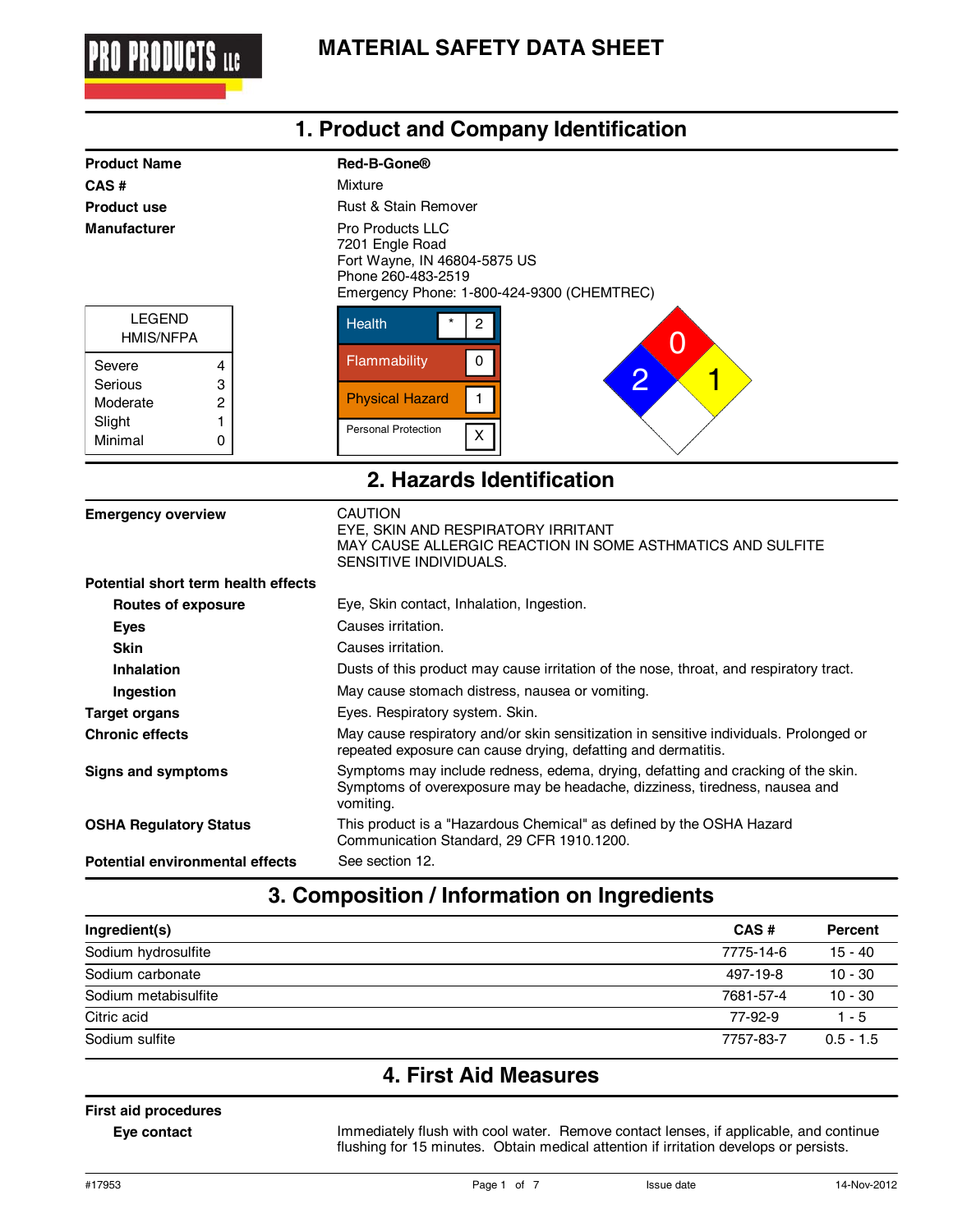| <b>Skin contact</b> | Brush away excess of dry material. Immediately flush with water. Wash with soap and<br>water. Obtain medical attention if irritation persists.                                                                                                                                                                               |  |  |
|---------------------|------------------------------------------------------------------------------------------------------------------------------------------------------------------------------------------------------------------------------------------------------------------------------------------------------------------------------|--|--|
| <b>Inhalation</b>   | If symptoms develop move victim to fresh air. If symptoms persist, obtain medical<br>attention.                                                                                                                                                                                                                              |  |  |
| Ingestion           | Do not induce vomiting. Never give anything by mouth if victim is unconscious, or is<br>convulsing. Obtain medical attention.                                                                                                                                                                                                |  |  |
| Notes to physician  | Symptoms may be delayed.                                                                                                                                                                                                                                                                                                     |  |  |
| General advice      | If you feel unwell, seek medical advice (show the label where possible). Ensure that<br>medical personnel are aware of the material(s) involved, and take precautions to protect<br>themselves. Show this safety data sheet to the doctor in attendance. Avoid contact with<br>eyes and skin. Keep out of reach of children. |  |  |

## **5. Fire Fighting Measures**

| <b>Flammable properties</b>                     | Not flammable by WHMIS/OSHA criteria.                                                                                                                                                                                                     |  |  |
|-------------------------------------------------|-------------------------------------------------------------------------------------------------------------------------------------------------------------------------------------------------------------------------------------------|--|--|
| <b>Extinguishing media</b>                      |                                                                                                                                                                                                                                           |  |  |
| Suitable extinguishing media                    | Dry chemical. Carbon dioxide. Foam.                                                                                                                                                                                                       |  |  |
| Unsuitable extinguishing media                  | Not available                                                                                                                                                                                                                             |  |  |
| <b>Protection of firefighters</b>               |                                                                                                                                                                                                                                           |  |  |
| Specific hazards arising from<br>the chemical   | Not available                                                                                                                                                                                                                             |  |  |
| <b>Protective equipment for</b><br>firefighters | Firefighters should wear full protective clothing including self contained breathing<br>apparatus.                                                                                                                                        |  |  |
| Hazardous combustion products                   | May include and are not limited to: Oxides of carbon. Oxides of sulfur. Hydrogen sulfide.<br>Hydrogen chloride.                                                                                                                           |  |  |
| <b>Explosion data</b>                           |                                                                                                                                                                                                                                           |  |  |
| Sensitivity to mechanical<br>impact             | Not available                                                                                                                                                                                                                             |  |  |
| Sensitivity to static discharge                 | Not available                                                                                                                                                                                                                             |  |  |
|                                                 | 6. Accidental Release Measures                                                                                                                                                                                                            |  |  |
| <b>Personal precautions</b>                     | Keep unnecessary personnel away. Do not touch or walk through spilled material. Do<br>not touch damaged containers or spilled material unless wearing appropriate protective<br>clothing. Keep people away from and upwind of spill/leak. |  |  |
| <b>Environmental precautions</b>                | Prevent entry into waterways, sewers, basements or confined areas.                                                                                                                                                                        |  |  |
| <b>Methods for containment</b>                  | Stop leak if you can do so without risk. Prevent entry into waterways, sewers,<br>basements or confined areas.                                                                                                                            |  |  |

**Methods for cleaning up** Should not be released into the environment. Before attempting clean up, refer to hazard data given above. Use broom or dry vacuum to collect material for proper disposal without raising dust. Rinse area with water. Prevent large spills from entering sewers or waterways. Contact emergency services and supplier for advice.

### **7. Handling and Storage**

**Handling** Use good industrial hygiene practices in handling this material. Avoid contact with eyes. Avoid contact with skin and clothing. Do not breathe dust from this material. Avoid prolonged or repeated skin contact with this material. Wash thoroughly after handling. **Storage** Keep out of reach of children. Store in a closed container away from incompatible materials.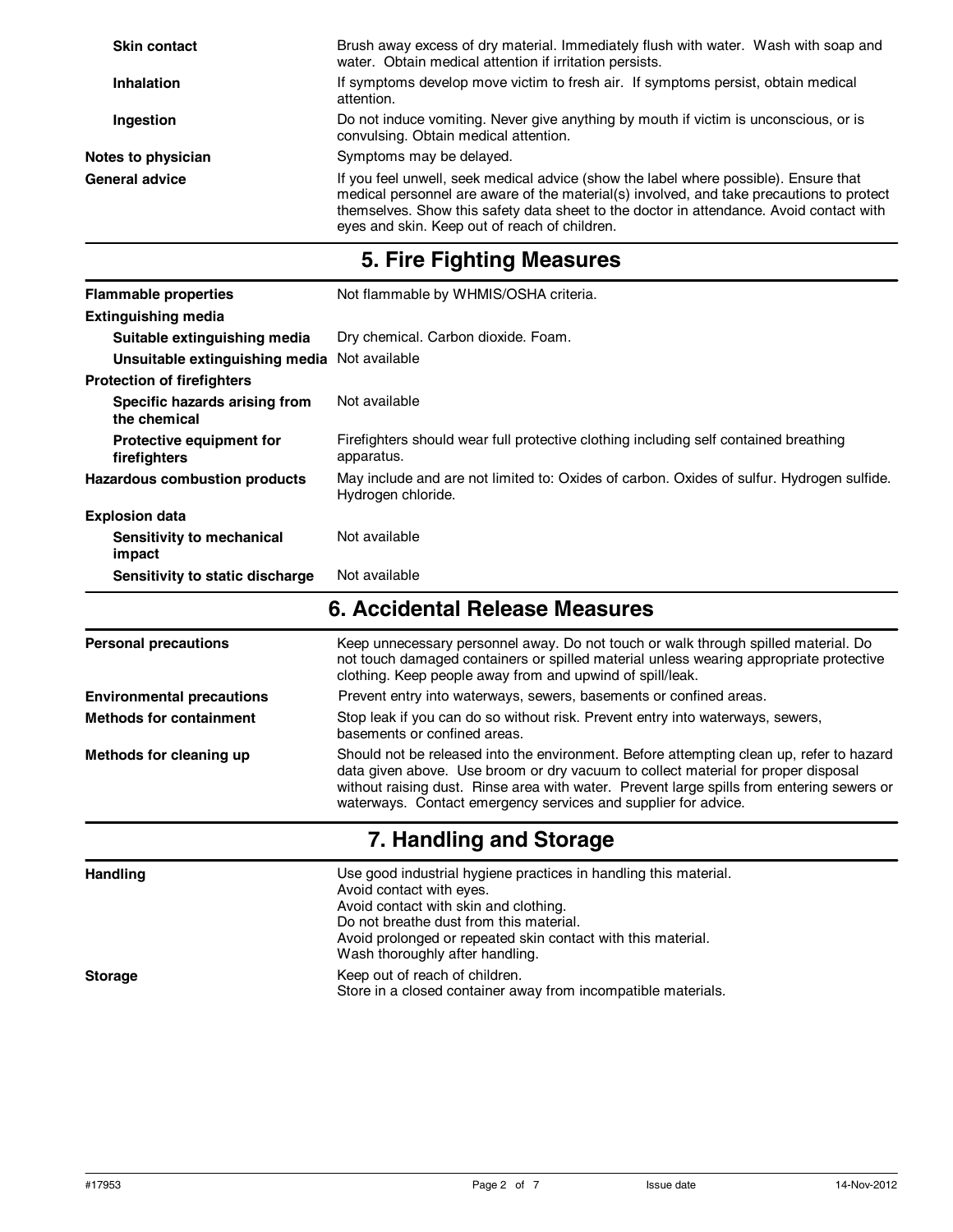## **8. Exposure Controls / Personal Protection**

| <b>Exposure limits</b>        |                                                                                                                                                                                                               |  |
|-------------------------------|---------------------------------------------------------------------------------------------------------------------------------------------------------------------------------------------------------------|--|
| Ingredient(s)                 | <b>Exposure Limits</b>                                                                                                                                                                                        |  |
| Citric acid                   | <b>ACGIH-TLV</b>                                                                                                                                                                                              |  |
|                               | TWA: 10 mg/m3                                                                                                                                                                                                 |  |
|                               | <b>OSHA-PEL</b>                                                                                                                                                                                               |  |
|                               | TWA: 10 mg/m3                                                                                                                                                                                                 |  |
| Sodium carbonate              | <b>ACGIH-TLV</b>                                                                                                                                                                                              |  |
|                               | Not established                                                                                                                                                                                               |  |
|                               | <b>OSHA-PEL</b>                                                                                                                                                                                               |  |
|                               | Not established                                                                                                                                                                                               |  |
| Sodium hydrosulfite           | <b>ACGIH-TLV</b>                                                                                                                                                                                              |  |
|                               | Not established                                                                                                                                                                                               |  |
|                               | <b>OSHA-PEL</b>                                                                                                                                                                                               |  |
|                               | Not established                                                                                                                                                                                               |  |
| Sodium metabisulfite          | <b>ACGIH-TLV</b>                                                                                                                                                                                              |  |
|                               | TWA: $5 \text{ mg/m}3$                                                                                                                                                                                        |  |
|                               | <b>OSHA-PEL</b>                                                                                                                                                                                               |  |
|                               | Not established                                                                                                                                                                                               |  |
| Sodium sulfite                | <b>ACGIH-TLV</b>                                                                                                                                                                                              |  |
|                               | Not established                                                                                                                                                                                               |  |
|                               | <b>OSHA-PEL</b>                                                                                                                                                                                               |  |
|                               | Not established                                                                                                                                                                                               |  |
| <b>Engineering controls</b>   | Use only under good ventilation conditions or with respiratory protection.                                                                                                                                    |  |
| Personal protective equipment |                                                                                                                                                                                                               |  |
| Eye / face protection         | Wear safety glasses with side shields.                                                                                                                                                                        |  |
| <b>Hand protection</b>        | Rubber gloves. Confirm with a reputable supplier first.                                                                                                                                                       |  |
| Skin and body protection      | As required by employer code.                                                                                                                                                                                 |  |
| <b>Respiratory protection</b> | Where exposure guideline levels may be exceeded, use an approved NIOSH respirator.                                                                                                                            |  |
|                               | General hygiene considerations Handle in accordance with good industrial hygiene and safety practice. When using do<br>not eat or drink. Wash hands before breaks and immediately after handling the product. |  |

## **9. Physical and Chemical Properties**

| Appearance                                        | Free-flowing   |
|---------------------------------------------------|----------------|
| Color                                             | White          |
| Form                                              | Powder         |
| Odor                                              | Mint           |
| Odor threshold                                    | Not available  |
| <b>Physical state</b>                             | Solid          |
| рH                                                | $5.5 - 6.5$    |
| <b>Melting point</b>                              | Not available  |
| <b>Freezing point</b>                             | Not available  |
| <b>Boiling point</b>                              | Not available  |
| Pour point                                        | Not available  |
| <b>Evaporation rate</b>                           | Not available  |
| Flash point                                       | None           |
| <b>Auto-ignition temperature</b>                  | Not available  |
| Flammability limits in air, lower, %<br>by volume | Not applicable |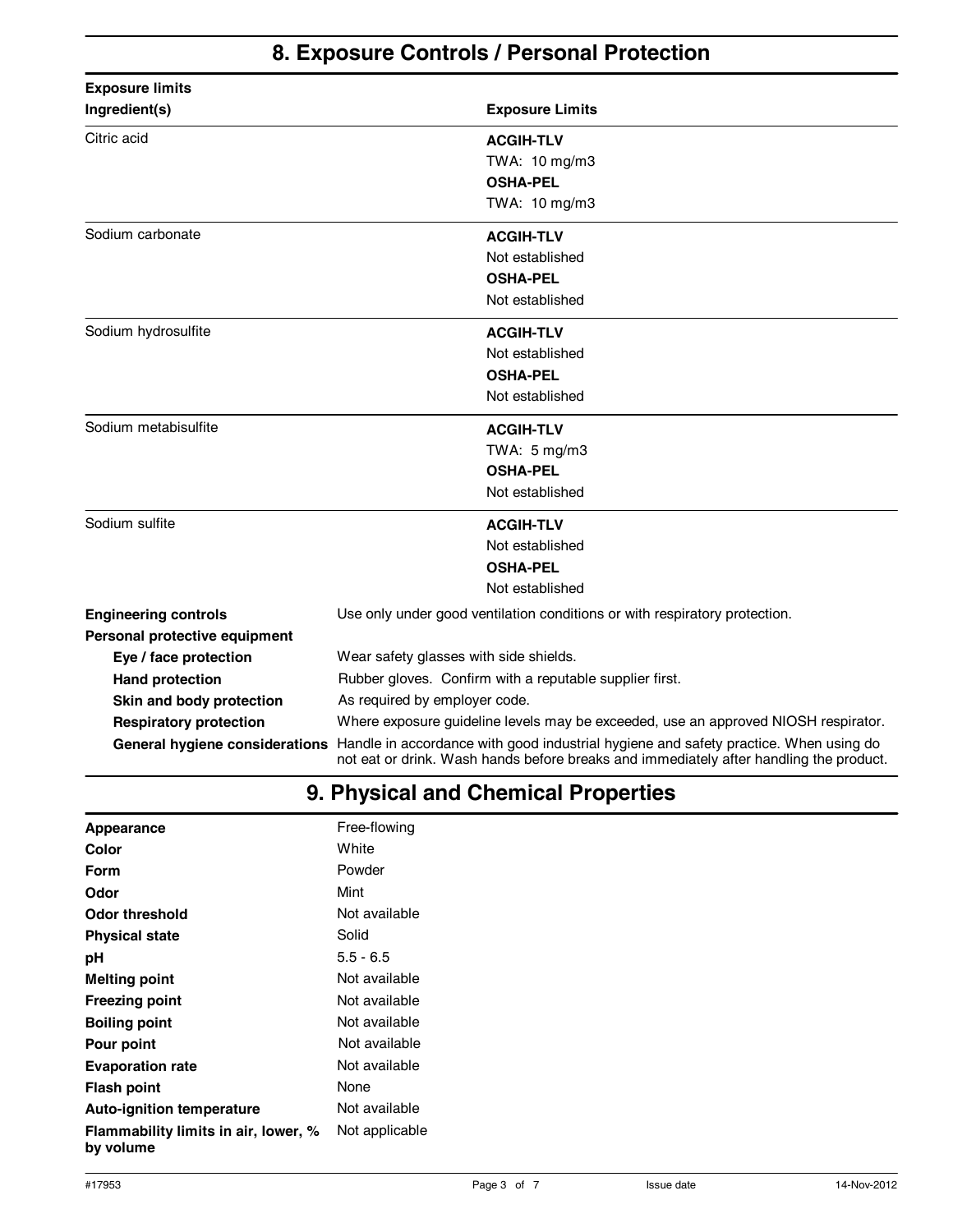| Flammability limits in air, upper, %<br>by volume | Not applicable   |
|---------------------------------------------------|------------------|
| Vapor pressure                                    | Not available    |
| Vapor density                                     | Not available    |
| <b>Specific gravity</b>                           | Not available    |
| <b>Relative density</b>                           | $1.3 - 1.5$ G/mL |
| Octanol/water coefficient                         | Not available    |
| Viscosity                                         | Not available    |
| <b>Percent volatile</b>                           | Not available    |

# **10. Stability and Reactivity**

| Reactivity                         | This product may react with oxidizing agents. This product may react with strong acids.                          |  |  |
|------------------------------------|------------------------------------------------------------------------------------------------------------------|--|--|
| Possibility of hazardous reactions | Hazardous polymerization does not occur.                                                                         |  |  |
| <b>Chemical stability</b>          | Stable under recommended storage conditions.                                                                     |  |  |
| <b>Conditions to avoid</b>         | Do not mix with other chemicals.                                                                                 |  |  |
| Incompatible materials             | Acids. Oxidizers.                                                                                                |  |  |
| Hazardous decomposition products   | May include and are not limited to: Oxides of carbon. Oxides of sulfur. Hydrogen<br>sulphide. Hydrogen chloride. |  |  |

# **11. Toxicological Information**

| <b>Component analysis - LC50</b>                          |            |                                                                                                                                                    |  |
|-----------------------------------------------------------|------------|----------------------------------------------------------------------------------------------------------------------------------------------------|--|
| Ingredient(s)                                             |            | <b>LC50</b>                                                                                                                                        |  |
| Citric acid                                               |            | Not available                                                                                                                                      |  |
| Sodium carbonate                                          |            | 400 mg/m3 guinea pig                                                                                                                               |  |
| Sodium hydrosulfite                                       |            | Not available                                                                                                                                      |  |
| Sodium metabisulfite                                      |            | Not available                                                                                                                                      |  |
| Sodium sulfite                                            |            | 5.5 mg/l/4h rat                                                                                                                                    |  |
| <b>Component analysis - Oral LD50</b>                     |            |                                                                                                                                                    |  |
| Ingredient(s)                                             |            | <b>LD50</b>                                                                                                                                        |  |
| Citric acid                                               |            | 5040 mg/kg mouse; 3000 mg/kg rat                                                                                                                   |  |
| Sodium carbonate                                          |            | 4090 mg/kg rat                                                                                                                                     |  |
| Sodium hydrosulfite                                       |            | 2500 mg/kg rat                                                                                                                                     |  |
| Sodium metabisulfite                                      |            | 1131 mg/kg rat                                                                                                                                     |  |
| Sodium sulfite                                            |            | 820 mg/kg mouse; 820 mg/kg rat                                                                                                                     |  |
| <b>Effects of acute exposure</b>                          |            |                                                                                                                                                    |  |
| Eye                                                       |            | Causes irritation.                                                                                                                                 |  |
| <b>Skin</b>                                               |            | Causes irritation.                                                                                                                                 |  |
| Inhalation                                                |            | Dusts of this product may cause irritation of the nose, throat, and respiratory tract.                                                             |  |
| Ingestion                                                 |            | May cause stomach distress, nausea or vomiting.                                                                                                    |  |
| <b>Sensitization</b>                                      |            | May cause sensitization by inhalation or skin contact. May cause severe allergic reaction<br>in some asthmatics and sulfite sensitive individuals. |  |
| <b>Chronic effects</b>                                    |            | Non-hazardous by WHMIS/OSHA criteria.                                                                                                              |  |
| Carcinogenicity                                           | See below. |                                                                                                                                                    |  |
| <b>ACGIH - Threshold Limit Values - Carcinogens</b>       |            |                                                                                                                                                    |  |
| Sodium metabisulfite<br>IARC - Group 3 (Not Classifiable) | 7681-57-4  | A4 - Not Classifiable as a Human Carcinogen                                                                                                        |  |
| Sodium metabisulfite                                      | 7681-57-4  | Monograph 54 [1992] (listed under Sulfur dioxide and some sulfites bisulfites and<br>metabisulfites)                                               |  |
| Sodium sulfite                                            | 7757-83-7  | Monograph 54 [1992] (listed under Sulfur dioxide and some sulfites bisulfites and<br>metabisulfites)                                               |  |
| <b>Mutagenicity</b>                                       |            | Non-hazardous by WHMIS/OSHA criteria.                                                                                                              |  |
| <b>Reproductive effects</b>                               |            | Non-hazardous by WHMIS/OSHA criteria.                                                                                                              |  |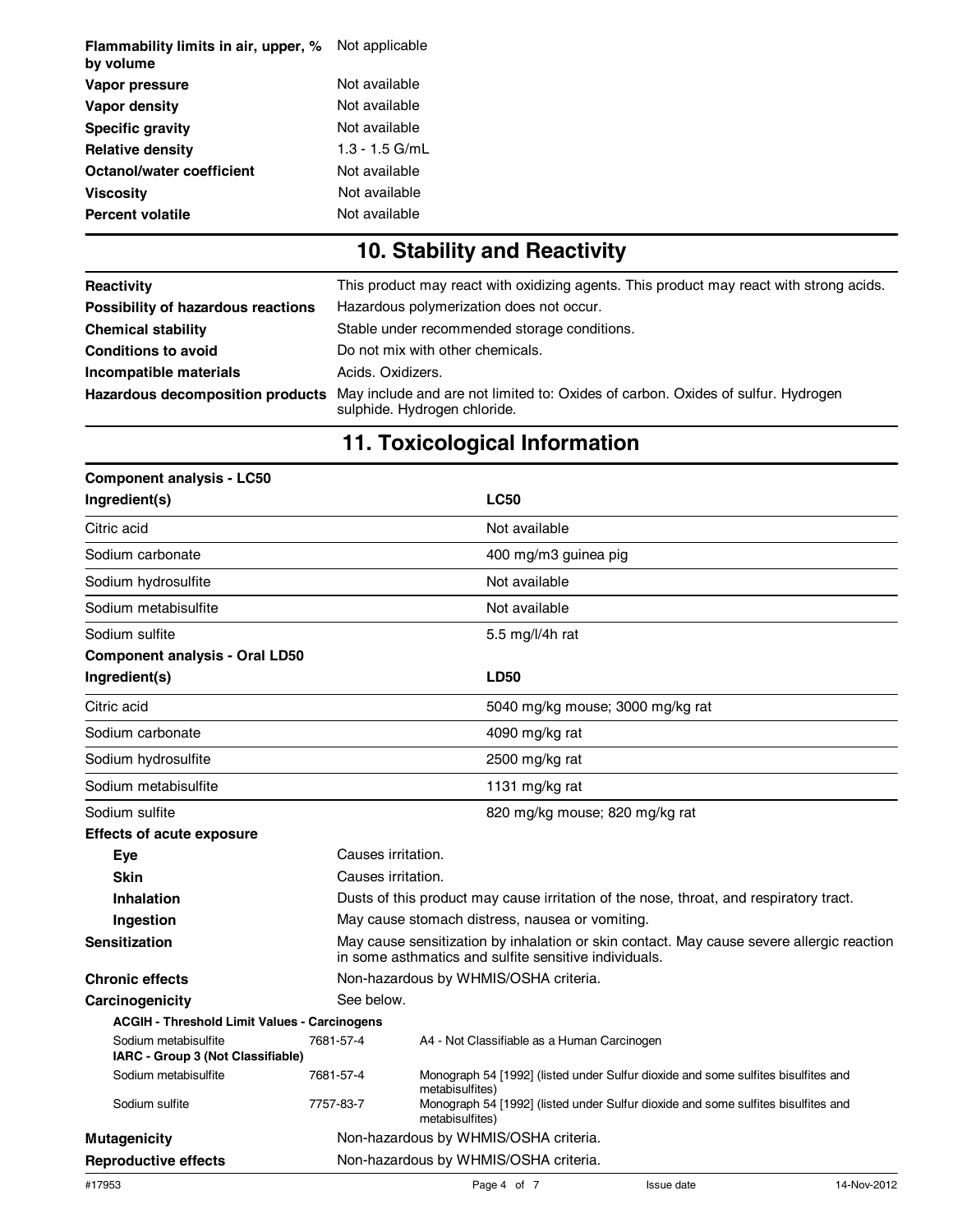#### **Name of Toxicologically Synergistic** Not available **Products**

## **12. Ecological Information**

| <b>Ecotoxicity</b>                                          | See below     |                                                                                                                |  |
|-------------------------------------------------------------|---------------|----------------------------------------------------------------------------------------------------------------|--|
| <b>Ecotoxicity - Freshwater Algae - Acute Toxicity Data</b> |               |                                                                                                                |  |
| Sodium carbonate                                            | 497-19-8      | 120 Hr EC50 Nitzschia: 242 mg/L                                                                                |  |
| Sodium hydrosulfite                                         | 7775-14-6     | 72 Hr EC50 Desmodesmus subspicatus: 120 mg/L; 96 Hr EC50 Desmodesmus<br>subspicatus: 87 mg/L                   |  |
| Sodium metabisulfite                                        | 7681-57-4     | 72 Hr EC50 Desmodesmus subspicatus: 48 mg/L; 96 Hr EC50 Desmodesmus<br>subspicatus: 40 mg/L                    |  |
| <b>Ecotoxicity - Freshwater Fish - Acute Toxicity Data</b>  |               |                                                                                                                |  |
| Citric acid                                                 | 77-92-9       | 96 Hr LC50 Lepomis macrochirus: 1516 mg/L [static]                                                             |  |
| Sodium carbonate                                            | 497-19-8      | 96 Hr LC50 Lepomis macrochirus: 300 mg/L [static]; 96 Hr LC50 Pimephales promelas:<br>310 - 1220 mg/L [static] |  |
| Sodium hydrosulfite                                         | 7775-14-6     | 96 Hr LC50 Leuciscus idus: 46 - 68 mg/L [static]                                                               |  |
| Sodium metabisulfite                                        | 7681-57-4     | 96 Hr LC50 Lepomis macrochirus: 32 mg/L [static]                                                               |  |
| Sodium sulfite                                              | 7757-83-7     | 96 Hr LC50 Leuciscus idus: 220 - 460 mg/L [static]                                                             |  |
| Ecotoxicity - Water Flea - Acute Toxicity Data              |               |                                                                                                                |  |
| Citric acid                                                 | 77-92-9       | 72 Hr EC50 Daphnia magna: 120 mg/L                                                                             |  |
| Sodium carbonate                                            | 497-19-8      | 48 Hr EC50 Daphnia magna: 265 mg/L                                                                             |  |
| Sodium hydrosulfite                                         | 7775-14-6     | 48 Hr EC50 Daphnia magna Straus: 98 mg/L                                                                       |  |
| Sodium metabisulfite                                        | 7681-57-4     | 24 Hr EC50 Daphnia magna Straus: 89 mg/L                                                                       |  |
| Sodium sulfite                                              | 7757-83-7     | 24 Hr LC50 Psammechinus miliaris: 330 mg/L                                                                     |  |
| Persistence / degradability                                 | Not available |                                                                                                                |  |
| Bioaccumulation / accumulation                              | Not available |                                                                                                                |  |
| Mobility in environmental media                             | Not available |                                                                                                                |  |
| <b>Environmental effects</b>                                | Not available |                                                                                                                |  |
| <b>Aquatic toxicity</b>                                     | Not available |                                                                                                                |  |
| <b>Partition coefficient</b>                                | Not available |                                                                                                                |  |
| <b>Chemical fate information</b>                            | Not available |                                                                                                                |  |
| Other adverse effects                                       | Not available |                                                                                                                |  |
|                                                             |               |                                                                                                                |  |

### **13. Disposal Considerations**

| <b>Disposal instructions</b>             | Review federal, state/provincial, and local government requirements prior to disposal. |
|------------------------------------------|----------------------------------------------------------------------------------------|
| Waste from residues / unused<br>products | Not available                                                                          |
| Contaminated packaging                   | Not available                                                                          |

## **14. Transport Information**

#### **U.S. Department of Transportation (DOT)**

Not regulated as dangerous goods.

#### **Transportation of Dangerous Goods (TDG - Canada)**

Not regulated as dangerous goods.

## **15. Regulatory Information**

| Canadian federal regulations                |           | This product has been classified in accordance with the hazard criteria of the Controlled<br>Products Regulations and the MSDS contains all the information required by the<br>Controlled Products Regulations. |  |  |
|---------------------------------------------|-----------|-----------------------------------------------------------------------------------------------------------------------------------------------------------------------------------------------------------------|--|--|
| Canada - WHMIS - Ingredient Disclosure List |           |                                                                                                                                                                                                                 |  |  |
| Citric acid                                 | 77-92-9   | 1 %                                                                                                                                                                                                             |  |  |
| Sodium carbonate                            | 497-19-8  | $1\%$                                                                                                                                                                                                           |  |  |
| Sodium metabisulfite                        | 7681-57-4 | 1 %                                                                                                                                                                                                             |  |  |
| <b>WHMIS status</b>                         |           | Controlled                                                                                                                                                                                                      |  |  |
| <b>WHMIS classification</b>                 |           | Class D - Division 2A, 2B                                                                                                                                                                                       |  |  |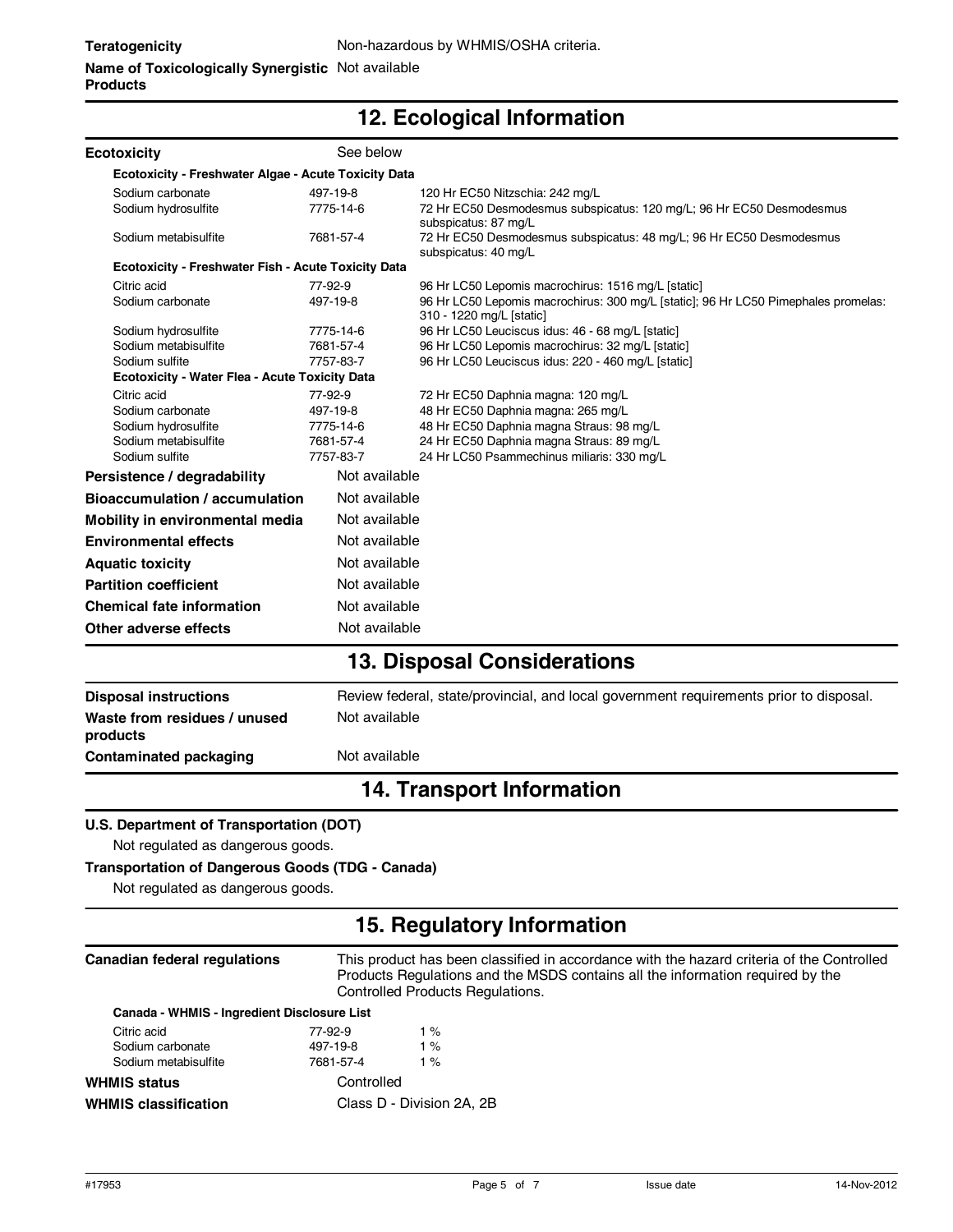| <b>Occupational Safety and Health Administration (OSHA)</b>                                   |                                                                                                                                         |                                                                                                                                       |                        |  |
|-----------------------------------------------------------------------------------------------|-----------------------------------------------------------------------------------------------------------------------------------------|---------------------------------------------------------------------------------------------------------------------------------------|------------------------|--|
| 29 CFR 1910.1200 hazardous<br>chemical                                                        | Yes                                                                                                                                     |                                                                                                                                       |                        |  |
| <b>US Federal regulations</b>                                                                 |                                                                                                                                         | This product is a "Hazardous Chemical" as defined by the OSHA Hazard<br>Communication Standard, 29 CFR 1910.1200.                     |                        |  |
| <b>CERCLA (Superfund) reportable quantity</b><br>None                                         |                                                                                                                                         |                                                                                                                                       |                        |  |
| Superfund Amendments and Reauthorization Act of 1986 (SARA)                                   |                                                                                                                                         |                                                                                                                                       |                        |  |
| <b>Hazard categories</b>                                                                      | Immediate Hazard - Yes<br>Delayed Hazard - Yes<br>Fire Hazard - No<br>Pressure Hazard - No<br>Reactivity Hazard - Yes                   |                                                                                                                                       |                        |  |
| Section 302 extremely<br>hazardous substance                                                  | No                                                                                                                                      |                                                                                                                                       |                        |  |
| Section 311 hazardous chemical Yes                                                            |                                                                                                                                         |                                                                                                                                       |                        |  |
| <b>Clean Water Act (CWA)</b>                                                                  | Hazardous substance                                                                                                                     |                                                                                                                                       |                        |  |
| <b>State regulations</b>                                                                      | This product does not contain a chemical known to the State of California to cause<br>cancer, birth defects or other reproductive harm. |                                                                                                                                       |                        |  |
| U.S. - California - 8 CCR Section 339 - Director's List of Hazardous Substances               |                                                                                                                                         |                                                                                                                                       |                        |  |
| Sodium metabisulfite<br>U.S. - Massachusetts - Right To Know List                             | 7681-57-4                                                                                                                               | Present                                                                                                                               |                        |  |
| Sodium hydrosulfite<br>Sodium metabisulfite<br>U.S. - Minnesota - Hazardous Substance List    | 7775-14-6<br>7681-57-4                                                                                                                  | Present<br>Present                                                                                                                    |                        |  |
| Sodium metabisulfite                                                                          | 7681-57-4                                                                                                                               | Present                                                                                                                               |                        |  |
| U.S. - New Jersey - Right to Know Hazardous Substance List                                    |                                                                                                                                         |                                                                                                                                       |                        |  |
| Sodium hydrosulfite<br>Sodium metabisulfite<br>U.S. - Pennsylvania - RTK (Right to Know) List | 7775-14-6<br>7681-57-4                                                                                                                  | sn 1697<br>sn 1708                                                                                                                    |                        |  |
| Sodium hydrosulfite<br>Sodium metabisulfite<br>U.S. - Rhode Island - Hazardous Substance List | 7775-14-6<br>7681-57-4                                                                                                                  | Present<br>Present                                                                                                                    |                        |  |
| Sodium hydrosulfite<br>Sodium metabisulfite                                                   | 7775-14-6<br>7681-57-4                                                                                                                  | Flammable<br>Toxic                                                                                                                    |                        |  |
| Inventory name                                                                                |                                                                                                                                         |                                                                                                                                       |                        |  |
| Country(s) or region                                                                          | Inventory name                                                                                                                          |                                                                                                                                       | On inventory (yes/no)* |  |
| Canada                                                                                        |                                                                                                                                         | Domestic Substances List (DSL)<br>Yes                                                                                                 |                        |  |
| Canada                                                                                        |                                                                                                                                         | Non-Domestic Substances List (NDSL)<br>No                                                                                             |                        |  |
| United States & Puerto Rico                                                                   |                                                                                                                                         | Toxic Substances Control Act (TSCA) Inventory                                                                                         | Yes                    |  |
|                                                                                               |                                                                                                                                         | A "Yes" indicates that all components of this product comply with the inventory requirements administered by the governing country(s) |                        |  |

## **16. Other Information**

| <b>Disclaimer</b>     | The data contained in this material safety data sheet was obtained from sources that<br>were technically accurate, reliable, and state of the art when this document was<br>prepared. If data was unavailable to complete certain sections, the absence of that data<br>is identified in this document. Because the supplier cannot know the exact<br>circumstances during actual use of this product, other hazards, exposure scenarios,<br>disposal considerations, and regulations may apply and it is the responsibility of the<br>user to read and understand the product label and this document before use. Do not<br>use the product for purposes other than those stated in Section 1. |  |
|-----------------------|-------------------------------------------------------------------------------------------------------------------------------------------------------------------------------------------------------------------------------------------------------------------------------------------------------------------------------------------------------------------------------------------------------------------------------------------------------------------------------------------------------------------------------------------------------------------------------------------------------------------------------------------------------------------------------------------------|--|
| Issue date            | 14-Nov-2012                                                                                                                                                                                                                                                                                                                                                                                                                                                                                                                                                                                                                                                                                     |  |
| <b>Effective date</b> | 01-Nov-2012                                                                                                                                                                                                                                                                                                                                                                                                                                                                                                                                                                                                                                                                                     |  |
| <b>Expiry date</b>    | 01-Nov-2015                                                                                                                                                                                                                                                                                                                                                                                                                                                                                                                                                                                                                                                                                     |  |
| Prepared by           | Dell Tech Laboratories Ltd. (519) 858-5021                                                                                                                                                                                                                                                                                                                                                                                                                                                                                                                                                                                                                                                      |  |